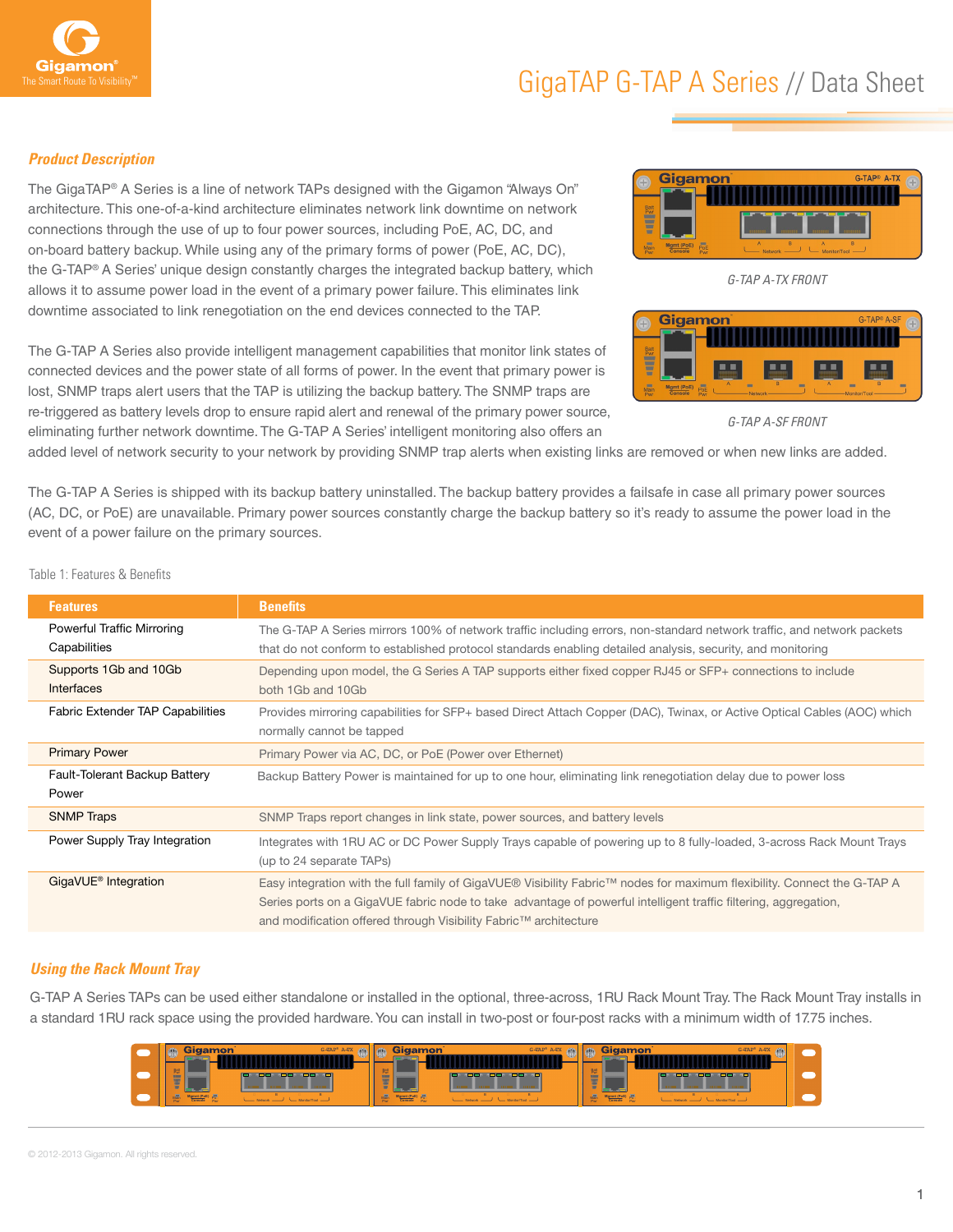

Table 2: Weight & Dimensions

| <b>Product</b> | <b>Height</b>   | <b>Width</b>    | <b>Depth</b>     | <b>Weight</b>    |
|----------------|-----------------|-----------------|------------------|------------------|
| G-TAP A-TX     | 1.75in (4.44cm) | 5.5in (13.97cm) | 9.75in (24.76cm) | 3.12lbs (1.41kg) |
| G-TAP A-SF     | 1.75in (4.44cm) | 5.5in (13.97cm) | 9.75in (24.76cm) | 3.12lbs (1.41kg) |

Table 3: Power Requirements

| <b>Type</b>                           | <b>Specification</b>                            |
|---------------------------------------|-------------------------------------------------|
| AC Voltage                            | 100-240V                                        |
| <b>AC Nominal Current Requirement</b> | 0.18A@120V                                      |
| <b>AC Frequency</b>                   | 47-63Hz                                         |
| DC Voltage                            | -36 to -72VDC inputs reverse polarity protected |
| DC Nominal Current Requirement        | $0.35A@ - 48V$                                  |
| Power over Ethernet (PoE)             | Type $1(802.3af) - CAT3$ or higher              |
|                                       | Type $2$ (802.3at) – CAT5 or higher             |

#### Table 4: Environmental Specifications

| <b>Specification</b>                  | <b>G-TAP A Series</b>         |
|---------------------------------------|-------------------------------|
| <b>Operating Temperature</b>          | 32° F to 104°F (0°C to 40°C)  |
| Operating Relative Humidity           | 20% to 80%, non-condensing    |
| Recommended Storage Temperature       | -4°F to 158°F (-20°C to 70°C) |
| Recommended Storage Relative Humidity | 15% to 85%, non-condensing    |
| Altitude                              | Up to 15,000ft (4.6km)        |

Table 5: Standards & Protocols

I

| <b>Specification</b>    | <b>G-TAP A Series</b>                                                                               |
|-------------------------|-----------------------------------------------------------------------------------------------------|
| Standards and Protocols | IEEE 802.1Q VLAN, IEEE 802.3 10BASE-T, IEEE 802.3u 100BASE-TX, IEEE 802.3ab 1000BASE-T, IEEE 802.3z |
|                         | 1000BASE-X, IEEE 802.3ae 10000BASE-X, RFC 783 TFTP, RFC 791 IP, RFC 793 TCP, RFC 826 ARP,           |
|                         | RFC 854 Telnet, RFC 768 UDP, RFC 792 ICMP, SNMP v1/v2c, RFC 2131 DHCP client, RFC 1492 TACACS+,     |
|                         | supports IPv4 and IPv6.                                                                             |
|                         |                                                                                                     |

#### Table 6: Regulatory Compliance & Safety

| <b>Specification</b>   | <b>G-TAP A Series</b>                                                                                                                    |  |
|------------------------|------------------------------------------------------------------------------------------------------------------------------------------|--|
| Safety                 | UL 60950-1; CSCAC 2212; EN 60950-1; IEC-60950-1                                                                                          |  |
| <b>RoHS Compliance</b> | RoHS 6, EU Directive 2002/95/EC                                                                                                          |  |
| Emissions              | FCC Part 15, Class A; VCCI Class A; EN55022/CISPR-22 Class A;<br>Australia/New Zealand AS/NZS CISPR-22 Class A; CE Mark EN 55022 Class A |  |
| Immunity               | ETSI EN 300 386 V1.3.2, EN 61000-4-2, EN 61000-4-3, EN, 61000-4-4, EN 61000-4-5, EN 61000-4-6,<br>EN 61000-3-2                           |  |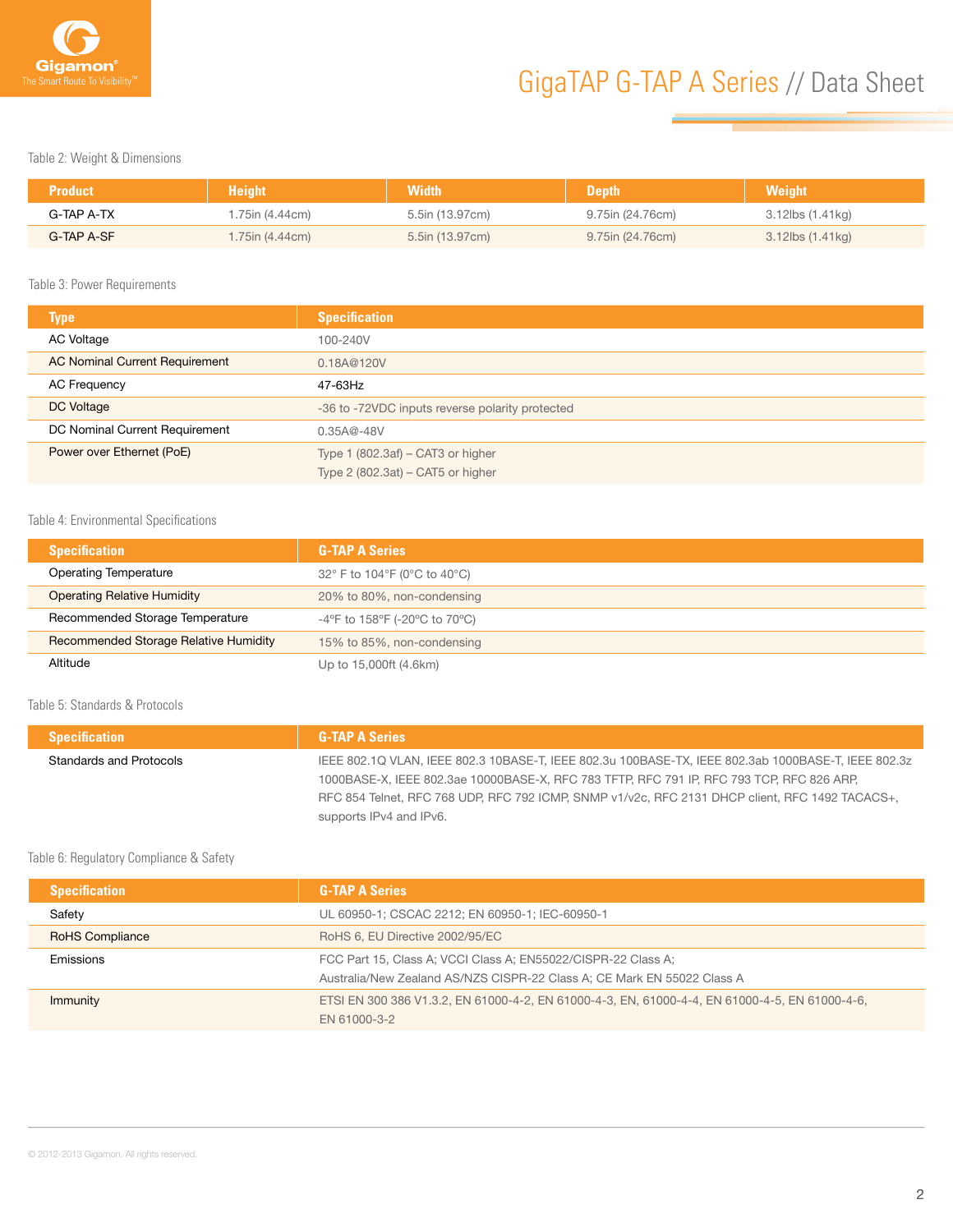

Table 7: G-TAP ASF 1Gb SFP Transceiver Details

| <b>Type</b> | <b>Operating Wave-</b><br>length (nm) | Link Distnace | <b>Cable Type</b> | <b>Connector</b><br><b>Type</b> | <b>Average</b><br><b>Launch Power</b><br>(dBm) | Receiver<br><b>Sensitivity (dBm)</b> | <b>Comments</b> |
|-------------|---------------------------------------|---------------|-------------------|---------------------------------|------------------------------------------------|--------------------------------------|-----------------|
|             | 850 (Sx)                              | 200-550m      | Multimode         | LC                              | $-9.5$                                         | $-17$                                |                 |
|             | 1310 (Lx)                             | 10km          | Singlemode        | LC                              | $-9.5$                                         | $-19$                                |                 |
| 1Gb SFP     | 1550 (Zx)                             | 40km          | Singlemode        | LC                              | $-4.0$                                         | $-21.0$                              | Special order   |
|             | CAT-5 Copper                          | 100m          | UTP CAT-5 or      | <b>RJ45</b>                     | N/A                                            | N/A                                  |                 |
|             | (SFP Copper)                          |               | better            |                                 |                                                |                                      |                 |

Table 8: G-TAP ASF 10Gb SFP+ Transceiver Details

| <b>Type</b> | <b>Operating Wave-</b><br>length (nm) | <b>Link Distnace</b>                      | <b>Cable Type</b>            | <b>Connector</b><br><b>Type</b> | <b>Average</b><br><b>Launch Power</b><br>(dBm) | <b>Receiver</b><br><b>Sensitivity (dBm)</b> | <b>Comments</b>        |
|-------------|---------------------------------------|-------------------------------------------|------------------------------|---------------------------------|------------------------------------------------|---------------------------------------------|------------------------|
|             | 850 (SR)                              | 300m                                      | Multimode                    | LC                              | $-7.3$                                         | $-11.1$                                     |                        |
|             | 1310 (LR)                             | 10km                                      | Singlemode                   | LC.                             | $-5.2$ (OMA)                                   | $-12.6$ (OMA)                               |                        |
| 10Gb SFP+   | 1310 (LRM)                            | 220m                                      | Multimode                    | LC                              | $-4.5$                                         | $-6.5$                                      | 1310nm on<br>multimode |
|             | 1550 (ER)                             | 40km                                      | Singlemode                   | LC.                             | $-1.7$                                         | $-11.3$                                     | Special order          |
|             | SFP+ Direct Attach<br>(SFP+ Copper)   | 1m (30 AWG)<br>Max)<br>5m (26 AWG<br>Max) | SFP+ Direct<br>Attach Copper | $SFP+$                          | N/A                                            | N/A                                         |                        |

Table 9: Warranty

| <b>Part Number</b> | <b>Description</b>                                              |
|--------------------|-----------------------------------------------------------------|
| Hardware           | Gigamon 5-Year Hardware Limited Warranty included with purchase |
| Software           | 1-Year Software Limited Warranty included with purchase         |
| Support            | 1-Year Standard Support included with purchase                  |